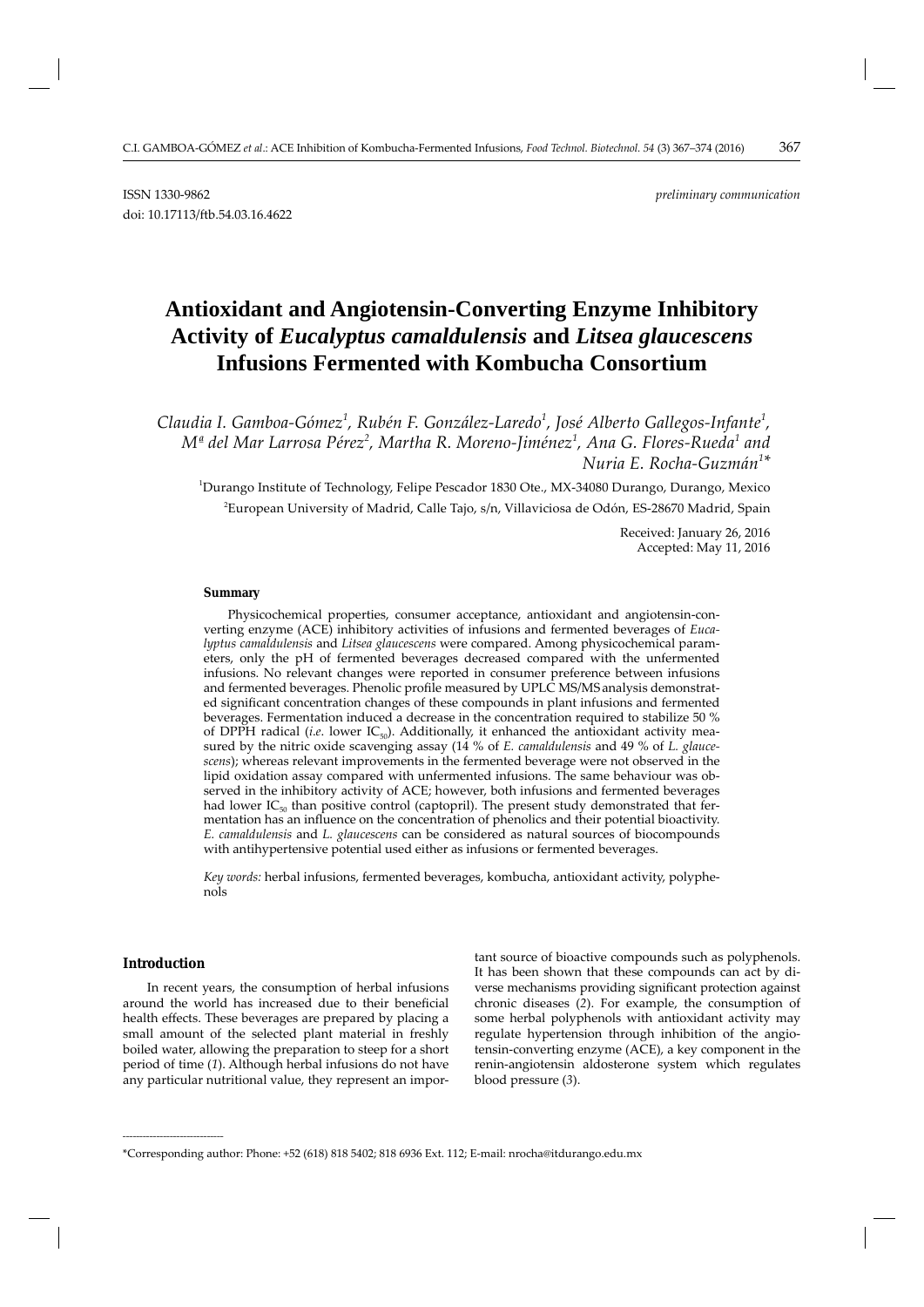Recently, several research studies have focused on enhancing the beneficial health potential of herbal infusions. For example, Aloulou *et al*. (*4*) reported that fermentation process with kombucha enhanced the phenolic content, antioxidant activity and  $\alpha$ -amylase inhibitory activity in five commonly consumed teas. Similar results were observed by Velićanski *et al*. (*5*) in fermented lemon balm (Melissa officinalis L.) infusion; they reported an enhancement of phenolic compounds such as rosmarinic, caffeic and ferulic acids (1.3-, 1.9- and 4.6-fold higher, respectively), as well as major antioxidant activity against DPPH radicals than in unfermented infusions.

The beneficial effects of these fermented beverages are attributed to the presence of restructured polyphenols, gluconic acid, glucuronic acid, lactic acid, vitamins, amino acids, antibiotics and a variety of micronutrients produced during fermentation (*6*).

The fermentation process involves the activity of yeasts that ferment glucose and fructose to ethanol, which is then oxidized to acetic acid by acetic acid bacteria (AAB). The main source of carbon in this process is sucrose. The sugar is hydrolyzed by the enzyme invertase from the yeast present in the kombucha consortium, producing ethanol *via* the metabolic pathway of glycolysis, with a preference for fructose as the substrate. Subsequently, AAB convert glucose and ethanol into gluconic and acetic acids (*7*).

In occidental countries, the consumption of tea prepared from *Camellia sinensis* and analogues, such as fermented beverages, is not that common; on the contrary, the consumption of infusions made with plant materials typical of each region predominates. In this same regard, in a previous study we analyzed phenolic composition and anti-inflammatory effect of different herbal infusions (*8*), including *Eucalyptus camaldulensis* and *Litsea glauce*scens. Results showed anti-inflammatory activity through the positive modulation of COX-2, TNF $\alpha$ , NFKB, and IL-8 in HT-29 cells, especially of *L. glaucescens*. Even though both plants have diff erent traditional uses (*e.g. Eucalyptus camaldulensis* is consumed for decongestant, antiseptic, anti-inflammatory or antibiotic, among other purposes, whereas *Litsea glaucescens* infusion is traditionally consumed for its bactericidal, antiseptic, expectorant and anti-inflammatory properties), both of them contain bioactive compounds with antioxidant activity such as polyphenols (*8,9*).

Although these plant materials are commonly consumed as infusions, the fermentation process may or may not enhance their positive effects. This is unknown and can be poorly related with black tea, despite the fact that fermentation conditions are similar. Therefore, the aim of this work is to compare chemical composition, consumer acceptance, antioxidant and angiotensin-converting enzyme inhibitory activities of *E. camaldulensis* and *L. glaucescens* in traditional infusions and fermented beverages prepared with the kombucha consortium.

## **Materials and Methods**

### *Plant materials*

Representative samples of *Eucalyptus camaldulensis* and *Litsea glaucescens* were collected in Ciudad de Durango, Durango, Mexico, and positively identified by botanist Socorro González-Elizondo. Voucher specimens (nos. 44008 and 44007, respectively) were deposited at the Herbarium of the Interdisciplinary Research Centre for Comprehensive Regional Development, Durango Unit (CI-IDIR-IPN, Durango, Mexico).

#### *Preparation of herbal infusions and fermented beverages*

Both materials were dried at room temperature in shade, ground (1.13 mm) and stored in the dark for later determinations. Infusions (1 %, by mass per volume) were prepared by adding 200 mL of freshly boiled water to 2 g of dried ground sample. Infusions were left to stand for 10 min and filtered.

Fermentation was performed using kombucha culture from a Mexican trading house (Healthy, Natural Life, Tlaquepaque, Jalisco, Mexico). A previous study reported that kombucha consortium contained yeast strains such as: Saccharomyces cerevisiae, Saccharomyces bisporus, Saccha*romycodes ludwigii*, *Torulopsis* sp., *Zygosaccharomyces* sp., *Dek kera*, *Kazachstania* and *Pichia*, among others. Bacteria such as *Acetobacter*, *Gluconacetobacter*, *Lactobacillus*, *Lactococcus*, *Leuconostoc*, *Bifi dobacterium*, *Thermus*, *Allobaculum*, *Ruminococcaceae incertae sedis* and *Propionibacterium*, among others, have also been reported (*10*).

The fermentation of infusions was performed using the conditions reported by Vázquez-Cabral *et al*. (*7*). The infusions were cooled at room temperature, and then sweetened by dissolving 10 g/L of sucrose. In small bioreactors, 1 L of sweetened infusions was inoculated and acidified with  $2.5$  g of inoculum (biofilm with a symbiotic culture of bacteria and yeasts) and 100 mL of black tea vinegar, respectively. The bioreactors were covered with cheesecloth, and the fermentation at (25±1) °C was monitored for seven days. On the last fermentation day, the biomass was removed from the beverage by filtration.

For preparation of black tea vinegar, inoculum was grown at 25 °C in sweetened (sucrose, 10 %) black tea for 20 days. Freshly cultured kombucha was used for further subcultures or for fresh fermentation batches.

#### *Physicochemical evaluation*

The pH was measured using a digital pH meter (pH meter *sension™1*; Hach, Loveland, CO, USA) calibrated at pH=4, 7 and 10 at 25 °C. Colour characteristics of infusions were evaluated by measuring their colour coordinates with a colourimeter (chroma meter CR-400/410; Konica Minolta, Osaka, Japan). Colour intensity measurements were expressed as *L*\* (lightness), *a*\* (red/green colour), and *b*\* (yellow/blue colour) values.

#### *Consumer preference tests*

The consumer preference evaluation of both, infusions and fermented beverages was performed by 15 untrained panellists who declared drinking a cup of any herbal infusion at least once a week. The panellists ranked the samples according to the following scale: 1=very unpleasant to 9=very pleasant. The samples were coded with random three digit numbers. Black tea was used as a positive control.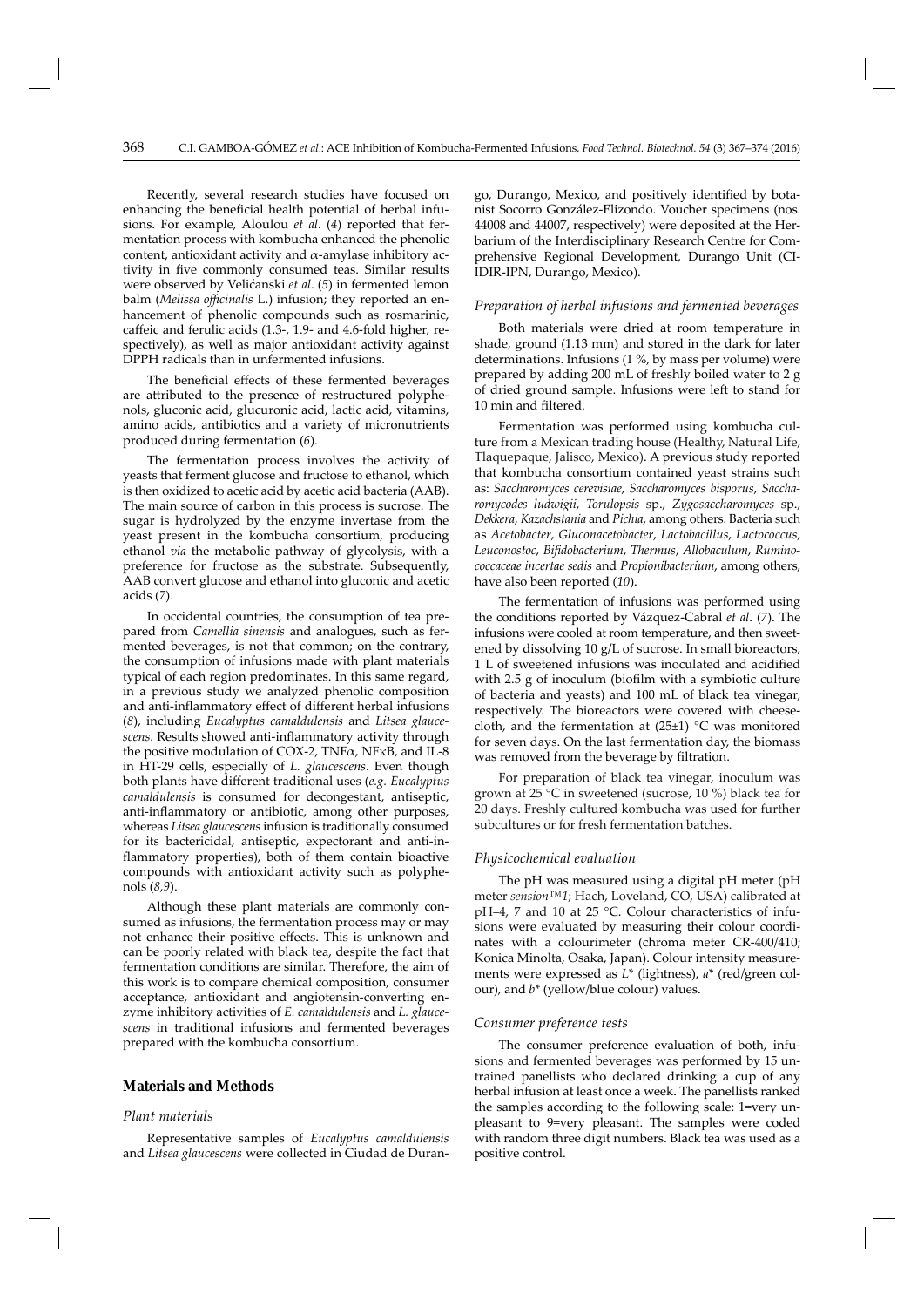## *Sugar content in fermented beverages*

Sample analysis was carried out with an Acquity ultra-performance liquid chromatography (UPLC) system (Waters Corp., Milford, MA, USA) coupled with an evaporative light scattering detector (ELSD; Waters Corp., Wexford, Ireland). The LC system consisted of a sample manager (5 °C) and a binary solvent manager. The column used to determine fructose, glucose and sucrose was an Acquity UPLC BEH Amide, 100 mm×2.1 mm, 1.7 μm (Waters Corp., Wexford), operated at 50 °C. The elution profile used two solvents (both J.T.Baker, Mexico City, Mexico): acetonitrile/water (80:20) with 0.1 % NH<sub>4</sub>OH (solvent A), and acetonitrile/water (30:70) with 0.1 %  $NH<sub>4</sub>OH$  (solvent B) and an initial gradient of 5–60 % B in 5 min, isocratic by 1 min, reset and equilibrated for 5.5 min. The flow rate was 0.25 mL/min. The UPLC control and data processing were performed using the Masslinx (Waters Corp., Milford) software.

# *Ultra-performance liquid chromatography coupled with tandem mass spectrometry analysis*

Sample analysis was carried out with an Acquity UPLC system (Waters Corp., Milford) coupled with a tandem Xevo TQ-S triple quadrupole mass spectrometer (Waters Corp., Wexford). The LC system consisted of a sample manager (20 $^{\circ}$ C) and a binary solvent manager. The column used to determine flavan-3-ols was an Acquity UPLC BEH C18, 50 mm×2.1 mm, 1.7 μm (Waters Corp., Wexford) operated at  $40 °C$ . The elution profile included two solvents (both J.T.Baker): acidified water with 1 % formic acid (solvent A) and methanol LC-MS grade (solvent B): initial 98 % A, 0–2 min, 68 % A, 2–3.8 min, 55 % A, 3.8–4.5 min, 45 % A, 4.5–6.0 min, 5 % B (linear gradient) for column washing and subsequently 6.0–9.5 min, 98 % A for column stabilization. Multiple reaction monitoring (MRM) data were collected from 0 to 9.5 min. Negative ionization mode was used for MS assays. Electron spray ionization (ESI) conditions were as follows: capillary voltage 2.85 kV, desolvation temperature 500 °C, source temperature 150 °C, desolvation and cone gas 794 and 151 L/h, respectively, and collision gas 0.14 mL/min. For identification and quantification, a multiple reaction monitoring mode with standards was used. Rutin  $(20 \text{ ng/µL})$  was employed to check the stability of the ionization efficiency of mass spectrometer and a mixture of phenolic compound standards (20 ng/μL; Sigma Corp., St. Louis, MO, USA) for monitoring retention time and *m/z* values. The UPLC and tandem Xevo TQ-S triple quadrupole mass spectrometer control and data were processed using MassLinx v. 4.1 (Waters Corp., Milford) software.

#### *Radical scavenging and chain-breaking assay*

Antioxidant capacity of herbal infusions and fermented beverages was evaluated using the stable radical 2,2-- diphenyl-1-picrylhydrazyl (DPPH˙; Sigma Corp.) method described by Brand-Williams *et al*. (*11*). The percentage of scavenging or quenching radicals, *Q,* was calculated using the following equation:

$$
Q = \left(\frac{A_0 - A_c}{A_0}\right) \cdot 100 \tag{1}
$$

where  $A_0$  is the absorbance of the blank, and  $A_c$  is the absorbance of the mixture of radical and sample at different concentrations. For the calculation of the half maximal inhibitory concentration (IC $_{50}$ , in  $\mu$ g/ $\mu$ L), the logarithm of the concentration against the inhibition percentage was plotted.

For chain-breaking kinetics, 3 mL of  $3.10^{-5}$  mol/L of DPPH in methanol solution was used. The reaction began with the addition of 10 μL of herbal infusion or fermented beverage at previously determined  $IC_{50}$  (µg of total content of analyzed flavonoids per μL). The DPPH bleaching was monitored spectrophotometrically at 515 nm with a spectrophotometer (model 50-BIO; Varian Cary® , Melbourne, Australia) at 25 °C for at least 60 min (*12*). The following equation was used to obtain the reaction rate, *k*:

$$
\frac{1}{A^3} - \frac{1}{A_0^3} = -3kt
$$

where *A* is the absorbance at increasing time (*t*), and  $A_0$  is the initial absorbance. Results on dry mass basis were expressed as both  $IC_{50}$  and chain-breaking activity ( $k/mg$ ). Catechin was used as positive control.

#### *Lipid peroxidation assay*

Lipid peroxidation was determined according to Jozwik et al. (13) with several modifications. Inhibition of the formation of thiobarbituric acid reactive substances (TBARS), a lipid oxidation product, was quantified with a spectrophotometer (model 50-BIO; Varian Cary® ), using healthy human plasma donated by the blood bank of the Public General Hospital (City of Durango, Durango, Mexico). Inhibition of plasma oxidation was evaluated using Fenton's reagent with the addition of phosphate buffer (150 μL of 500 mM H<sub>2</sub>O<sub>2</sub> and 150 μL of 100 mM FeCl<sub>3</sub> for 3 h at 37 °C; Caledon Laboratories Ltd, Georgetown, ON, Canada). Catalyzed plasma (600 μL) oxidation was evaluated for each herbal infusion and fermented beverage samples (100 μL) at several concentrations using phosphate buffer (pH=7.4) to reach the final volume (1 mL). Prior to oxidation phase, a thiobarbituric acid (TBA) reagent (MP Biomedicals, LCC, Illkirch, France) was prepared consisting of 40.5 mL of 20 % acetic acid buffered at pH=3.5 with 1 M NaOH, 13.2 mL of 8.2 % SDS (Sigma Corp.), 40.5 mL of 0.8 % TBA, and made up to 100 mL with double distilled water. Samples (1 mL) were mixed with 4.0 mL of TBA reagent, incubated at 96 °C for 80 min, and cooled down on ice. Then, they were mixed with *n-*butanol (5 mL) and centrifuged at 3000×*g* for 15 min. The ability of the samples to inhibit plasma oxidation was determined by the absorbance decrease at 532 nm. For the calculation of the  $IC_{50}$  ( $\mu$ g/ $\mu$ L), the logarithm of the concentration against the inhibition percentage was plotted. Catechin standard (Sigma Corp.) was included as positive control.

#### *Nitric oxide scavenging assay*

Infusions and fermented beverages were screened for antioxidant capacity potential using the nitric oxide scavenging assay described by Balakrishnan *et al*. (*14*). The absorbance of the chromophores formed during the diazotization of nitrite with sulphanilamide, subsequently coupled with naphthylethylenediamine dichloride (Griess reagent, Sigma Corp.) was read at 546 nm (spectrophotome-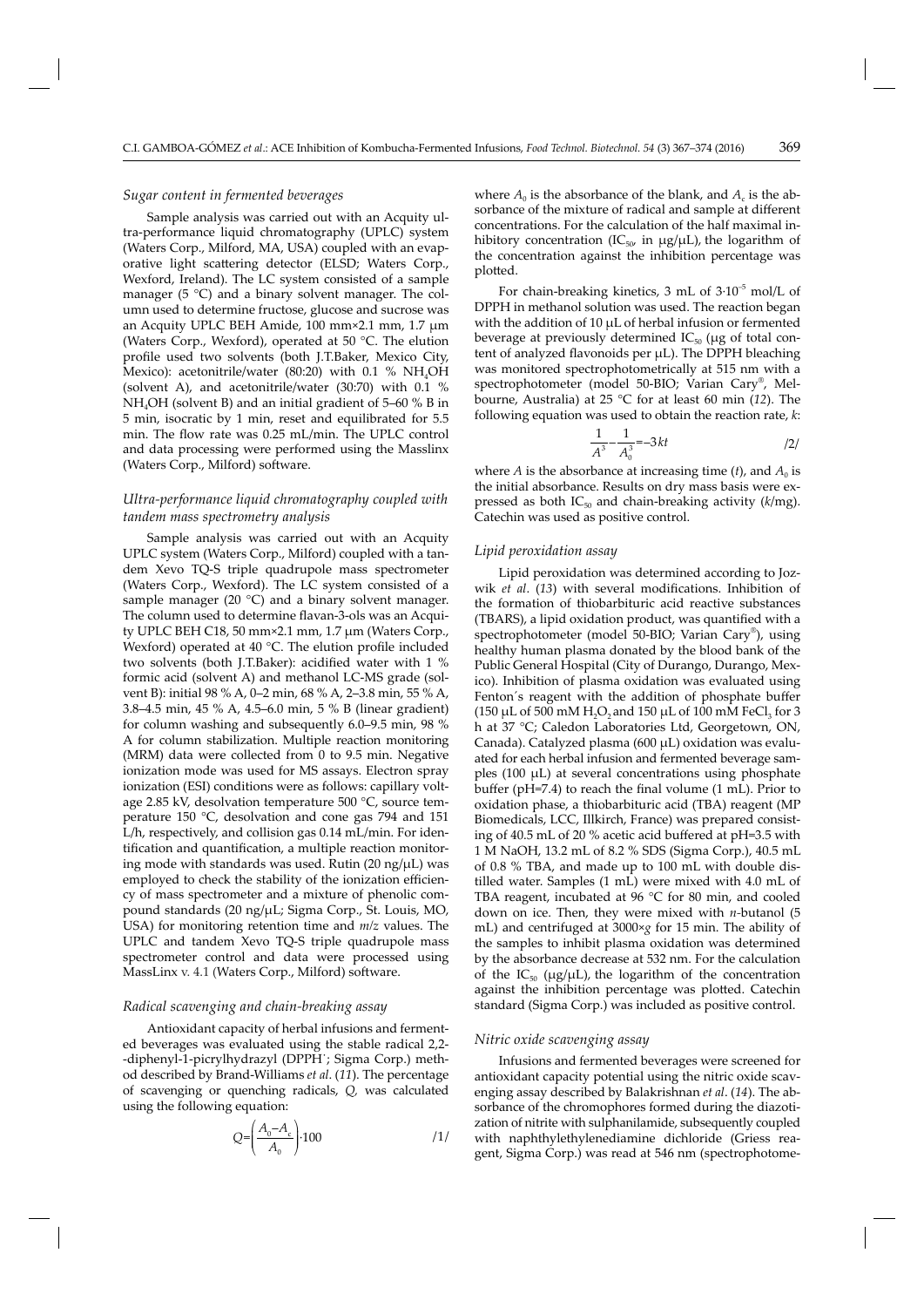ter model 50-BIO; Varian Cary® ). Catechin was used as a positive control and results were expressed as  $IC_{50}$ .

# *Angiotensin-converting enzyme inhibitory activity*

The angiotensin-converting enzyme (ACE) inhibitory activity of infusions and fermented beverages was screened using the methodology described by Actis-Goretta et al. (*15*). The activity of ACE from rabbit lung (0.05 U/mg of protein; Sigma Corp.) was evaluated following the hydrolysis of hippuryl-l-histidyl-l-leucine to hippuric acid. The formed hippuric acid was separated and quantified with Waters HPLC system consisting of Waters 717 plus autosampler and Waters 600 pump (Waters Corp., Milford). Chromatographic separations were performed with a Supelcosil LC-18-DB column, 150 mm×4.6 mm, 5 μm i.d. (Waters Corp., Wexford), and a mobile phase composed of 0.1 % (by volume) trifluoroacetic acid in a volume ratio of  $H<sub>2</sub>O$  and acetonitrile of 75:25 (J.T.Baker). The flow rate used to achieve a retention time of 2.9 min was 1 mL/min. The hippuric acid detection was carried out at 228 nm (Waters 2487 UV spectrophotometric detector; Waters Corp., Milford). Commercial hippuric acid was used as the standard (Sigma Corp.). For the inhibition of ACE activity by infusions and fermented beverages, a mixture of 10 μL of ACE (0.05 U/mg of protein) in 50 mM HCl-Tris,  $300$  mM NaCl (pH=8.3), and different concentrations of samples to reach the volume of 90 μL was pre-incubated for 5 min at 37 °C. A volume of 10 μL of 3 mM hippuryl-l- -histidyl-L-leucine (1 mM final concentration; Sigma Corp.) was added to the above mixture and incubated for 30 min at 37 °C. The reaction was stopped by placing the sample in a water bath at 100 °C for 5 min. For the calculation of the  $IC_{50}$  (μg/μL) the logarithm of the concentration against the inhibition activity percentage was plotted. Captopril (Sigma Corp.) was used as a positive control.

## *Statistical analysis*

Data were expressed as mean value±standard error (SE). Statistical significance was determined by one-way variance analysis (ANOVA)  $(p<0.05)$  followed by the Tukey's test, where  $p<0.05$  was considered significant. Statistical analysis was made using JMP v. 5.0.1 software (SAS Institute, Cary, NC, USA).

## **Results and Discussion**

Results of physicochemical characterization are shown in Table 1. It was observed that the pH of fermented beverages decreased by 2 units compared with the unfermented infusions. The overall decrease in pH is attributable to the increased concentration of organic acids produced during fermentation by bacteria and yeasts from the tea fungus. In concordance, Velićanski *et al*. (*16*) reported decreased values of pH (between 2 and 3 units) in analogues of kombucha at the same fermentation times.

On the other hand, several authors reported changes in colour as a consequence of fermentation. For example, a progressive lightening of colour in fermented teas has been reported (*17*,*18*). However, in this work we did not observe significant differences between infusions and fermented beverages (Table 1). This could be attributed to the nature of plant materials and their chemical composition. Contrary to the species studied in this work, epigallocatechin-3-gallate (ECGC) is the main polyphenol found in green tea (about 59 % of total catechins) (*19*). In fermentation EGCG is the major precursor for other compounds such as theaflavins (20,21). These and other compounds, including bisflavanols and thearubigins are mainly responsible for the colour change in kombucha beverages (*22*).

During fermentation, the sucrose is hydrolyzed to glucose and fructose by yeast. Glucose is mainly converted into gluconic acid *via* the pentose phosphate pathway by acetic acid bacteria, whereas fructose is metabolized to acetic acid, and in minor proportion to gluconic acid (*23*). The results of sucrose consumption can be observed in Table 1. In both fermented beverages, the kombucha consortium utilized more than 70 % of sucrose for fermentation process. This is consistent with the results of residual glucose and fructose (Table 1), suggesting an active process of fermentation in these herbal infusions (Table 1).

Plant infusions such as *E. camaldulensis* are traditionally consumed due to their pleasant smell and taste; however, the changes that occur during fermentation process can alter the consumer preference despite their nutraceutical potential. For this reason, we compared the acceptability of infusions and fermented beverages. For this eval-

Table 1. Physicochemical evaluation and consumer acceptance of herbal infusions and fermented beverages of *Litsea glaucescens* and *Eucalyptus camaldulensis* 

|                                      |                                | Litsea glaucescens   | Eucalyptus camaldulensis |                      |  |
|--------------------------------------|--------------------------------|----------------------|--------------------------|----------------------|--|
| Parameter                            | Infusion<br>Fermented beverage |                      | Infusion                 | Fermented beverage   |  |
| pH                                   | $(5.10\pm0.05)^{a}$            | $(3.00\pm0.01)^{b}$  | $(5.00\pm0.05)^{a}$      | $(3.00\pm0.05)^{b}$  |  |
| $L^*$                                | $(22.00 \pm 0.05)^{a}$         | $(22.10 \pm 0.01)^a$ | $(22.00 \pm 0.05)^{a}$   | $(22.10\pm0.02)^a$   |  |
| $a^*$                                | $(-0.13 \pm 0.01)^a$           | $(-0.14 \pm 0.02)^a$ | $(-0.14 \pm 0.05)^{a}$   | $(-0.14 \pm 0.01)^a$ |  |
| $h^*$                                | $(0.30 \pm 0.01)^a$            | $(0.40 \pm 0.07)^a$  | $(0.30 \pm 0.01)^a$      | $(0.33 \pm 0.02)^a$  |  |
| $w$ (consumed sucrose)/%             | N.D.                           | $(70.40 \pm 0.06)^a$ | N.D.                     | $(75.6 \pm 0.3)^a$   |  |
| $\gamma$ (residual fructose)/(mg/mL) | N.D.                           | $(37.50 \pm 0.02)^a$ | N.D.                     | $(37.20 \pm 0.02)^a$ |  |
| $\gamma$ (residual glucose)/(mg/mL)  | N.D.                           | $(43.9 \pm 0.2)^a$   | N.D.                     | $(40.1 \pm 0.3)^a$   |  |
| Consumer preference (hedonic scale)  | $(4.0\pm0.4)^a$                | $(4.0 \pm 0.4)^a$    | $(4.0\pm0.6)^a$          | $(3.0\pm0.2)^{b}$    |  |

Values are means of duplicate determinations±standard error. Different letters in each row indicate statistical difference (p≤0.05) by Tukey's test. N.D.=not determined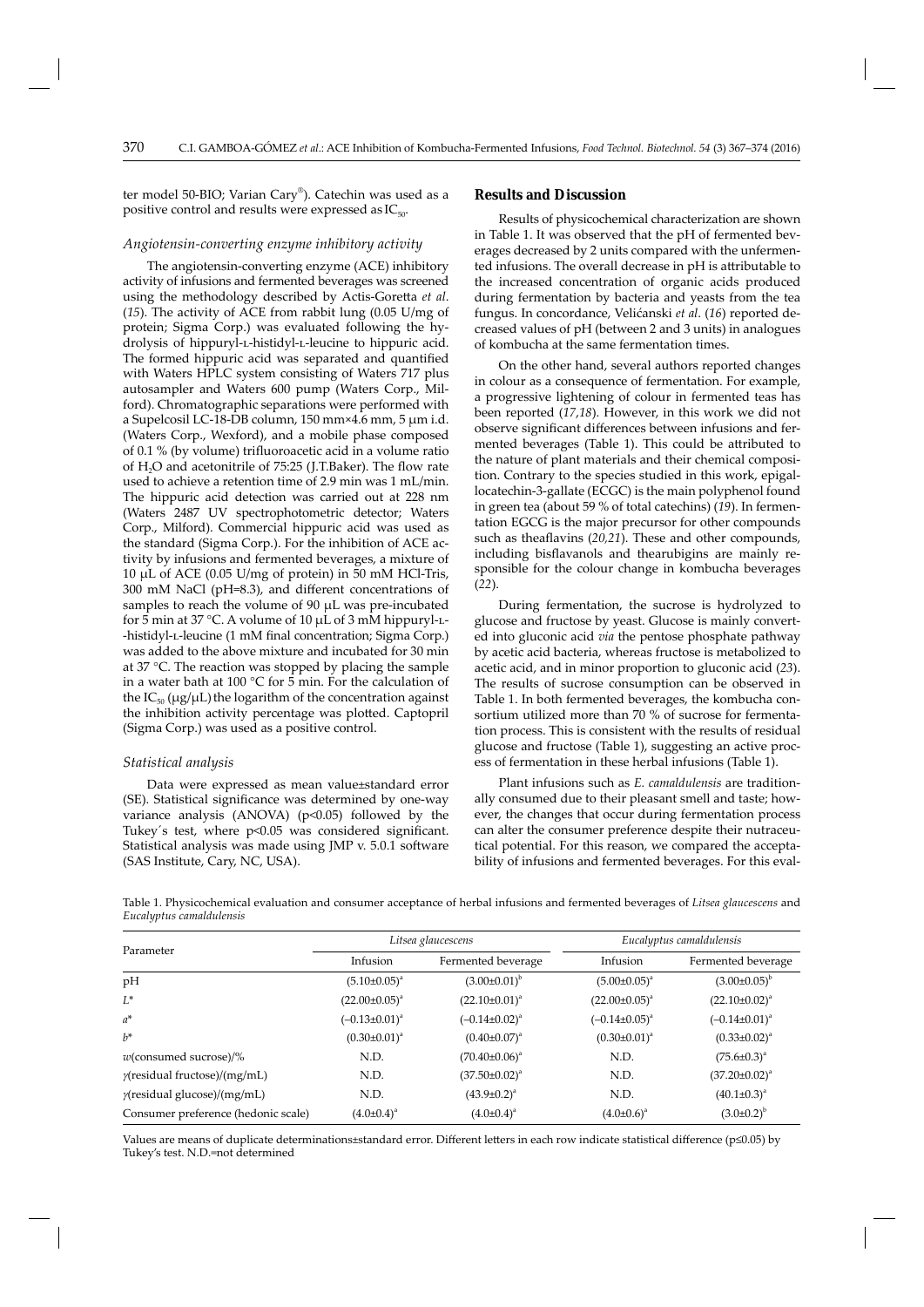uation black tea infusion and fermented beverage were included as positive controls, resulting in 5 and 4 score points on a hedonic scale for consumer preference, respectively. Results for *E. camaldulensis* and *L. glaucescens* infusions and fermented beverages are shown in Table 1. Both herbal infusions have similar consumer preferences, but 1 point lower than the black tea infusion. Among fermented beverages, *E. camaldulensis* had lower acceptability, whereas *L. glaucescens* had similar results to the control. It has been reported that biotransformation of several compounds produced during fermentation increases the preference by consumers compared with certain herbal infusions (*7*). Nevertheless, our results have not shown any differences in the acceptability between herbal infusions and fermented beverages; even when a minor decrease (1 point on hedonic scale) for fermented *E. camaldulensis* beverage was observed. This could be attributed to the formation of other compounds that can influence flavour; however, more chemical studies are needed.

# *Phenolic profile and concentrations of herbal infusions and fermented beverages*

Results of phenolic profile of infusions and fermented beverages are shown in Fig. 1. Compounds such as gallocatechin, epigallocatechin, gallocatechin gallate, catechin, rutin, kaempferol and quercetin were identified in both beverages. The most abundant detected compound was gallocatechin gallate (GCG), being higher in *L. glau cescens* infusions and in fermented *E. camaldulensis* beverage.

Chromatogram results (Fig. 1) and concentrations (Table 2) of each identified compound demonstrated that the fermentation influenced the polyphenols present in the herbal infusions of each plant differently. For instance, in fermented *L. glaucescens* beverage, the concentration of GCG decreased significantly ( $p<0.05$ ; 1.8-fold), whereas in fermented *E. camaldulensis* beverage, the concentration increased (1.8-fold), both compared with their unfermented infusions. A similar trend was observed by Jayabalan *et al*. (*18*,*24*), who reported an increased concentration of total phenolics of kombucha beverages after the fermentation. This could be attributed to the degradation of polyphenol complexes, as a consequence of the increased acidity during fermentation and to the enzymes produced by the kombucha consortium (*25*).

On the other hand, the decreased concentration of phenolic compounds observed in fermented *L. glaucescens* beverage could be explained by the partial oxidation of polyphenols to form polymerized compounds with higher molecular mass (*16*), and thus lower concentration of these compounds.

# *Antioxidant capacity of beverages*

Results of DPPH radical scavenging activity showed that both herbal infusions had antioxidant activity, especially that of  $E$ . *camaldulensis*, with its  $IC_{50}$  closer to the positive control (Table 3). Despite the chain-breaking DPPH activity results, the fermentation process induced a decrease in the concentration required to stabilize 50 % of



Fig. 1. LC-ESI-MS/MS profile of: a) Litsea glaucescens infusion, b) fermented Litsea glaucescens beverage, c) Eucalyptus camaldulensis infusion, and d) fermented *Eucalyptus camaldulensis* beverage. Identified compounds by retention time and MS/MS: 1=gallocatechin, 2=epigallocatechin, 3=catechin, 4=gallocatechin gallate, 5=epicatechin, 6=epigallocatechin gallate, 7=epicatechin gallate, 8=rutin, 9=kaempferol and 10=quercetin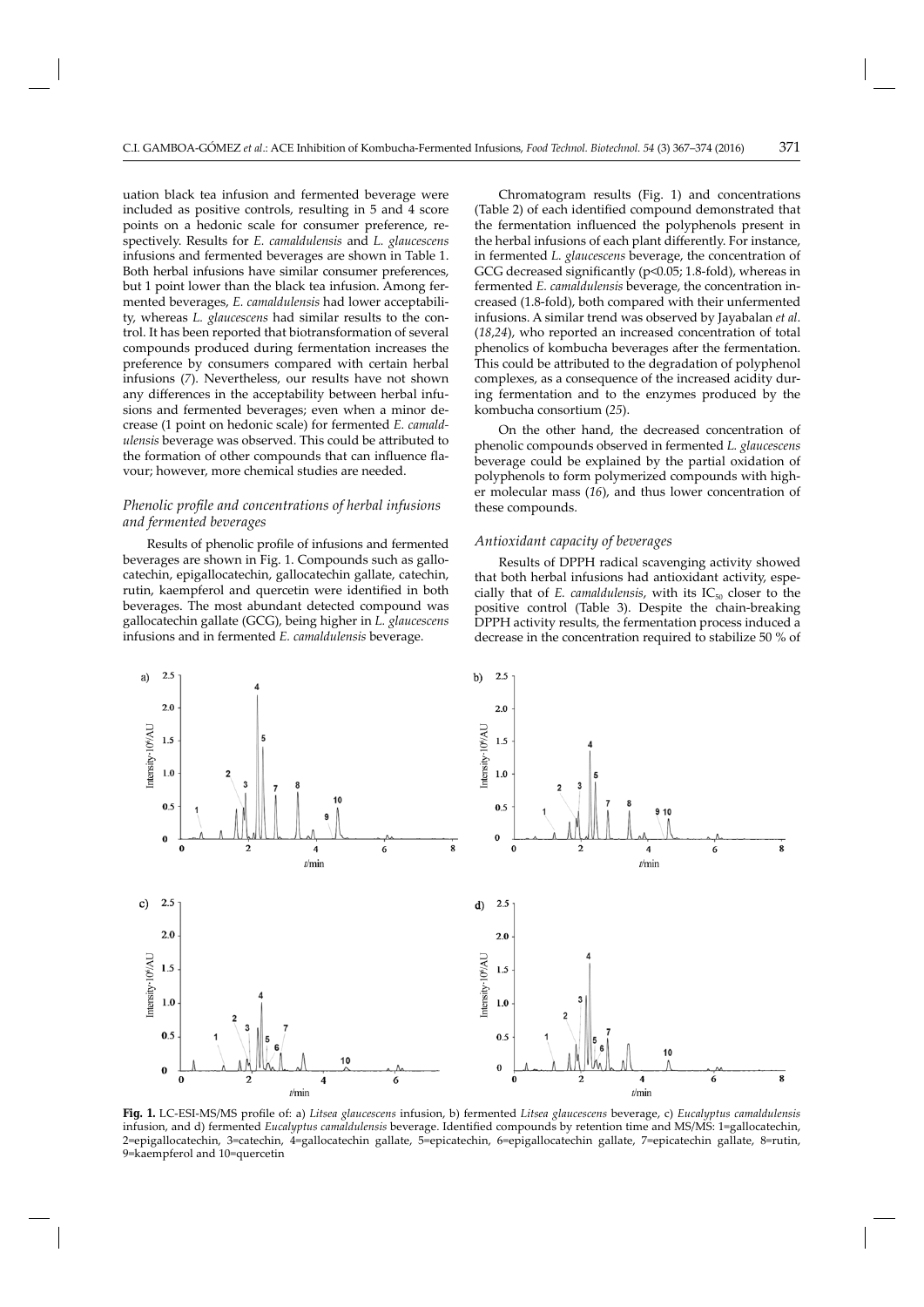|                                        | $t_{\rm R}$<br>min | $[M-H]$ <sup>-</sup><br>m/z | MS/MS ions           | $\gamma/(\mu g/mL)$  |                       |                          |                       |
|----------------------------------------|--------------------|-----------------------------|----------------------|----------------------|-----------------------|--------------------------|-----------------------|
| Compound                               |                    |                             |                      | Litsea glaucescens   |                       | Eucalyptus camaldulensis |                       |
|                                        |                    |                             |                      | Infusion             | Fermented<br>beverage | Infusion                 | Fermented<br>beverage |
| Gallocatechin                          | 1.19               | 305                         | 164, 125             | $2.2 \pm 0.2$        | $1.78 \pm 0.09$       | $1.41 \pm 0.08$          | $2.6 \pm 0.3$         |
| Epigallocatechin                       | 1.85               | 305                         | 164, 125             | $6.4 \pm 0.3$        | $4.58 \pm 0.03$       | $2.66 \pm 0.07$          | $5.57 \pm 0.09$       |
| Catechin                               | 1.91               | 289                         | 203, 109             | $10.2 \pm 0.2$       | $5.6 \pm 0.9$         | $1.6 \pm 0.2$            | $3.3 \pm 0.5$         |
| Gallocatechin gallate                  | 2.26               | 457                         | 305, 169, 125        | $32.7 \pm 0.7$       | $18.1 \pm 2.4$        | $14.3 \pm 0.8$           | $25.3 \pm 0.6$        |
| Epicatechin                            | 2.42               | 289                         | 162, 125             | $23.5 \pm 0.4$       | $14.2 \pm 1.4$        | $1.3 \pm 0.3$            | $1.7 + 0.1$           |
| Epigallocatechin gallate               | 2.46               | 457                         | 305, 169, 125        | N.D.                 | N.D.                  | $1.92 \pm 0.03$          | $2.7 \pm 0.1$         |
| Epicatechin gallate                    | 2.80               | 441                         | 289, 169             | $10.5 \pm 0.7$       | $6.6 \pm 0.7$         | $4.22 \pm 0.08$          | $8.4 \pm 0.8$         |
| Total content of analyzed flavan-3-ols |                    | $(85.6 \pm 1.3)^{a}$        | $(50.9{\pm}5.4)^{b}$ | $(27.5 \pm 1.3)^c$   | $(49.7 \pm 1.7)^d$    |                          |                       |
| Rutin                                  | 3.45               | 609                         | 301, 271             | $13.7 \pm 1.5$       | $7.4 \pm 0.1$         | N.D.                     | N.D.                  |
| Kaempferol                             | 4.48               | 285                         | 187                  | $0.3 \pm 0.0$        | $0.3 \pm 0.00$        | N.D.                     | N.D.                  |
| Ouercetin                              | 4.62               | 301                         | 179, 151             | $10.9 \pm 0.5$       | $7.5 \pm 0.02$        | $1.8 \pm 0.2$            | $3.6 \pm 0.4$         |
| Total content of analyzed flavonols    |                    |                             | $(25.0 \pm 1.0)^a$   | $(15.3 \pm 1.0)^{b}$ | $(1.8 \pm 0.2)^c$     | $(3.6 \pm 0.3)^c$        |                       |
| Total content of analyzed flavonoids   |                    |                             | $(110.6\pm2.4)^a$    | $(66.2{\pm}4.4)^{b}$ | $(29.3 \pm 1.6)^c$    | $(53.4 \pm 1.3)^d$       |                       |

Table 2. Ultra-performance liquid chromatography (UPLC) coupled with tandem mass spectrometry (MS/MS). MS data and concentration of major phenolic compounds found in infusion and fermented products

Values are expressed as means±standard error (*N*=2). Values in a row followed by different letters for each infusion and fermented beverage are significantly different (p<0.05) by Tukey's test.  $t_R$ =retention time, N.D.=not detected

Table 3. Chain-breaking activity, radical scavenging (DPPH assay), inhibition of human serum lipid oxidation (TBARS), nitric oxide (NO) scavenging assay, and inhibition of angiotensin-converting enzyme (ACE) of infusions and fermented beverages with kombucha consortium

|                          | Chain-breaking activity | $IC_{50}/(\mu g/\mu L)$ |                       |                      |                       |  |
|--------------------------|-------------------------|-------------------------|-----------------------|----------------------|-----------------------|--|
|                          | $-1/(min/mg)$           | <b>DPPH</b>             | <b>TBARS</b>          | <b>NO</b>            | <b>ACE</b> inhibition |  |
| Litsea glaucescens       |                         |                         |                       |                      |                       |  |
| Infusion                 | $(5.1 \pm 0.4)^a$       | $(4.6 \pm 0.1)^a$       | $(1.9\pm0.1)^a$       | $(22.4\pm6.3)^a$     | $(0.70 \pm 0.02)^c$   |  |
| Fermented beverage       | $(5.2 \pm 0.1)^a$       | $(2.70\pm0.01)^{b}$     | $(1.1\pm0.1)^a$       | $(11.4 \pm 1.3)^{b}$ | $(1.08\pm0.01)^{b}$   |  |
| Eucalyptus camaldulensis |                         |                         |                       |                      |                       |  |
| Infusion                 | $(3.7\pm0.2)^{b}$       | $(3.40\pm0.05)^c$       | $(0.36 \pm 0.01)^{b}$ | $(6.7 \pm 0.9)^c$    | $(1.40\pm0.05)^{b}$   |  |
| Fermented beverage       | $(3.0\pm0.1)^{b}$       | $(2.7 \pm 0.1)^{b}$     | $(1.0\pm0.3)^{a}$     | $(5.8 \pm 0.8)^c$    | $(2.61 \pm 0.01)^a$   |  |
| Catechin                 | $(1.0\pm0.1)^c$         | $(3.8\pm0.1)^c$         | $(1.0\pm0.2)^{a}$     | $(2.5 \pm 0.3)^d$    |                       |  |
| Captopril                | N.D.                    | N.D.                    | N.D.                  | N.D.                 | $(2.8 \pm 0.2)^a$     |  |

Values are means of duplicate determinations±standard error. Different letters in each column indicate statistical difference (p≤0.05) by Tukey's test. N.D.=not determined

DPPH radical (1.2- to 1.7-fold than unfermented infusions). In concordance with our results, Jayabalan *et al*. (*24*) reported an enhancement in DPPH scavenging activity in fermented beverages with respect to unfermented tea. Previous studies with kombucha beverages attributed the antioxidant activity to the polyphenols and catechins, with a statistically significant correlation between the phenolic content and the DPPH scavenging capacity (R=0.7180; *24*). However, in our work a lower correlation by Spearman's test ( $p<0.05$ ) was observed ( $R=0.3162$ ). This could be explained by the existence of a partial oxidation of polyphenols, forming macromolecular compounds, and therefore decreasing their relative concentration. However, these compounds could still provide a noteworthy radical scavenging activity as we demonstrated in this work.

In order to complement the analysis of antioxidant activity of plant infusions and fermented beverages, we evaluated the inhibition of lipid peroxidation in pre-oxidized healthy human serum. Results showed that both herbal infusions have antioxidant capacity with  $IC_{50}$  values close to the positive control (catechin). Improvement of antioxidant capacity of fermented beverages was not observed, showing similar  $IC_{50}$  values to the unfermented infusions. Jayabalan *et al*. (*18*) reported that the antioxidant activity is extremely dependent on the used conditions and the analyzed substrates or products; therefore, not all methods give the same response.

Authors such as Arnao (*26*) reviewed limitations of antioxidant activity assays, suggesting that the activity must be measured using more than one method, includ